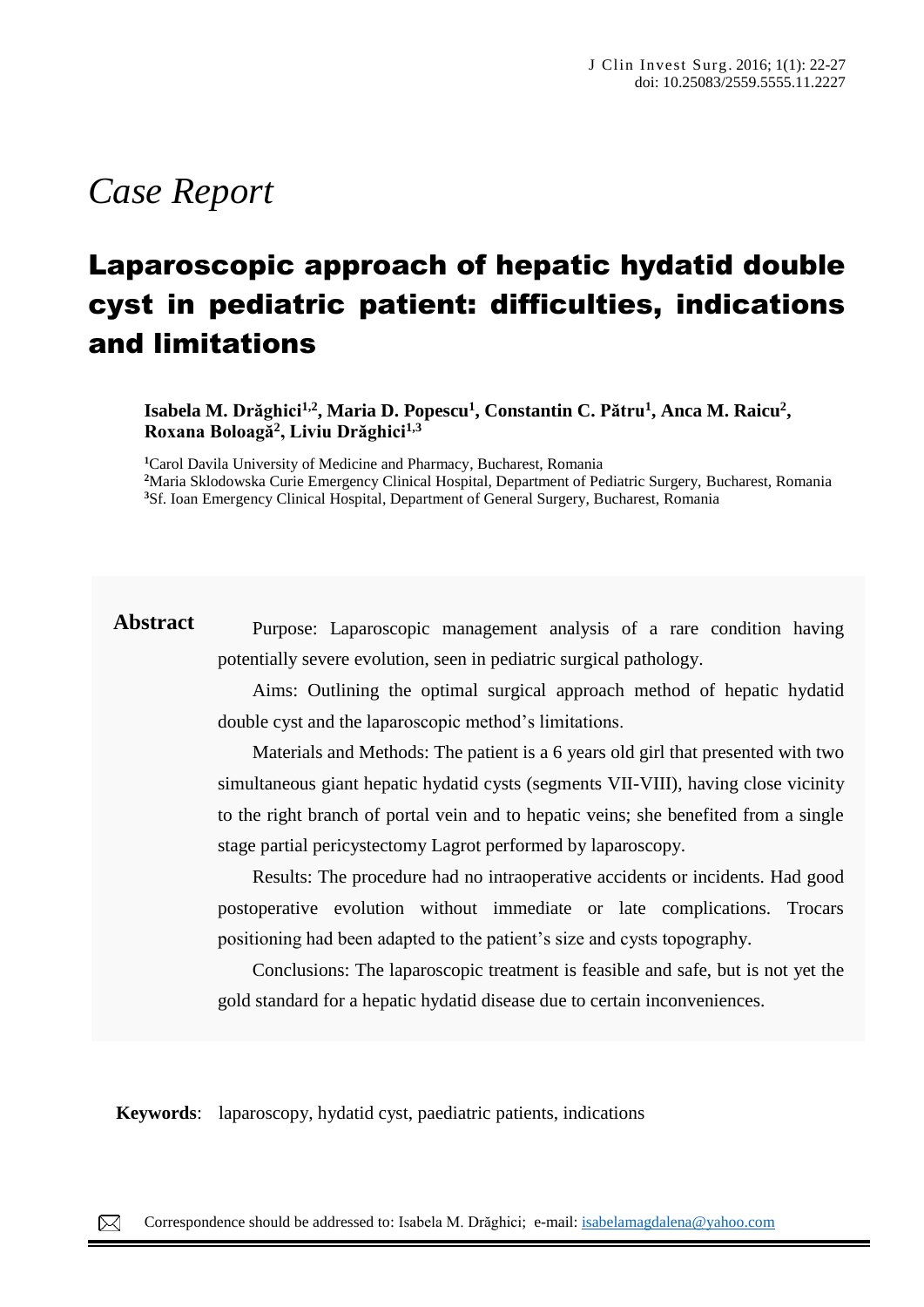#### **Introduction**

Although in many European countries the disease has been eradicated thus the surgical technique is less known, in Romania we still have cases of hepatic hydatid cysts sometimes with multiple localizations. In Romania, the frequency of hydatid hepatic disease is 5/100 000 population.

Multiple localizations can make the approach difficult both in classic and laparoscopic surgery (1). Not without importance is the antiparasitic albendazole treatment: disseminated disease, inoperable cases or prophylaxis before surgery to sterilize the cyst and to minimize the effects of potential spillage during the operation (2-4).

The surgical treatment usually follows the pharmaceutical one and has the problem of tactic and technical approach especially for multiple localizations. It is the only radical method of curing the hydatid disease. At the same time, it must be successively to the medical treatment. It requires a good preoperatory preparation with vitamins treatment, hepatoprotective treatment, antihistamine prophylaxis.

#### **Case Report**

The case is that of a little girl, age six, that presented with two simultaneous giant hepatic hydatid cysts (segments VII-VIII), having close vicinity to the right branch of portal vein and to hepatic veins. Computed tomography performed with contrast solution confirmed the diagnosis and localization of lesions (Figure 1).

Laparoscopic instruments are the usual: 30° degree telescope, 10 mm optic trocar, 3 working trocar (one of 10 mm and two of 5 mm), laparoscopic puncture needle, irrigation/ aspiration system – 5mm aspiration cannula, 10 mm rigid rod, rounded, useful for instrumental control, 2-3 apprehension forceps, 1 Maryland forceps (useful to easily extract the proligere membrane), 2 needle forceps, the monopolar hook, scissors, Liga-Sure™ forceps or Harmonic Scalpel.



Figure 1. Two simultaneous giant hepatic hydatid cysts - segments VII-VIII

Setting of the patient and surgical team (Figure 2) consisted of the patient who is positioned in reverse Trendelenburg and Redick position (operator on the left side of the patient, cameraman left of the operator and the help on the opposite side) (Figure 2a); possible occurrence of certain difficulties positioning in small patients; the operation can be performed by 2 surgeons (cameraman is required to hold the liver spreader using the left hand).

Trocars placement is determined by the site of the lesion and dimensions of the patient. These are: umbilical optic trocar of 10 mm (1), working trocars introduced parallel to the ribs on the lesion side, working trocar of 10 mm for the active instrument ("right hand trocar") – left/right quadrate or epigastric (2 or 5), two working trocars of 5mm in the upper and lower quadrate of the lesion for: apprehension forceps, liver spreader, puncture needle, aspiration cannula (3 and 4) (Figure 2b).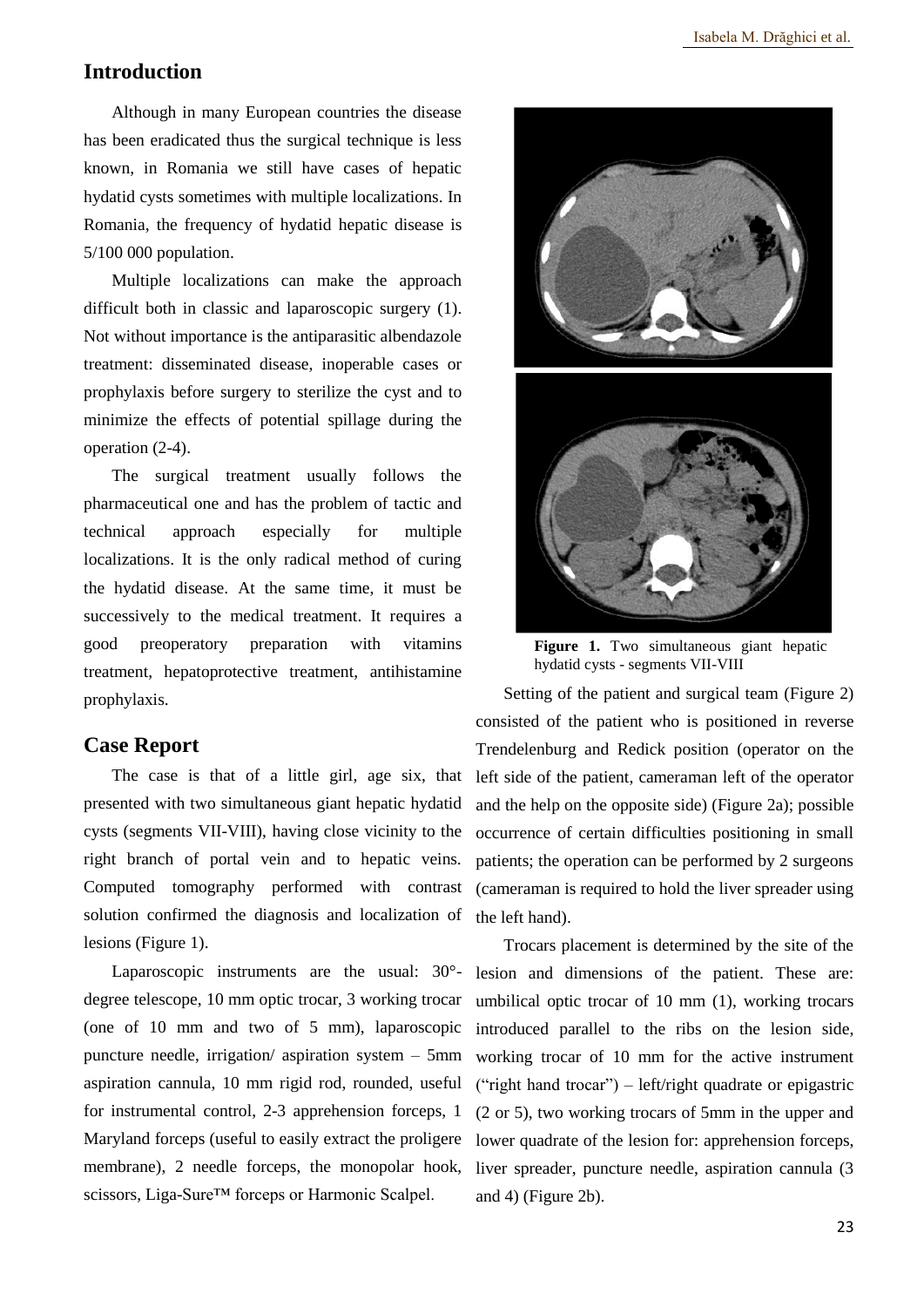

**Figure 2.** The surgical team and trocars position (Draghici I, 2014. Laparoscopic treatment of hepatic hydatid cyst in children, ISBN 978-9975-74-716-5)

The operating times and surgery steps are well established: insufflation of pneumoperitoneum, exploration of the peritoneal cavity, treatment of the parasite (inactivation), evacuation of the cyst material and prevention of spillage, treatment of the cyst, pericystectomy, drainage of the remaining cavity.

We conducted the following sequence of treatment: laparoscopic puncture (Figure 3a), the aspiration fluids contained in the internal germinal membrane (Figure 3b), instillation of a small amount of saline solution as a fluid replacement (Figure 3c) and then waited 15 minutes (Figure 3d), followed by

the evacuation of the germinal membrane (Figure 4) and pericystectomy (Figure 5).



**Figure 3**. Puncture of hydatid cyst – the most important stages (Draghici I, 2014. Laparoscopic treatment of hepatic hydatid cyst in children, ISBN 978-9975-74- 716-5)

Our presentation included the major operating steps beginning with the placement of trocars and liver lobe retraction. Identification of the cyst localized in segment VII was easy, unlike for the posterior one, where we had two attempts to puncture. Using the 10 mm epigastric trocar we inserted a mesh soaked in hypertonic saline solution required for the isolation of the operative field. The same 10-mm trocar will be used in order to insert the endo-bag. After that we perform the puncture of the cyst (Figure 3a) without excessive pushing the needle in order not to cause liver hemorrhage. For inactivation of the contents we used hypertonic saline solution or absolute alcohol (Figure 3b). After the extraction of the content we performed cystotomy (Figure 4) and extracted the germinate membrane that is inserted into the endo-bag.



**Figure 4**. Opening of the cyst - approach the internal germinal membrane (Draghici I, 2014. Laparoscopic treatment of hepatic hydatid cyst in children, ISBN 978- 9975-74-716-5)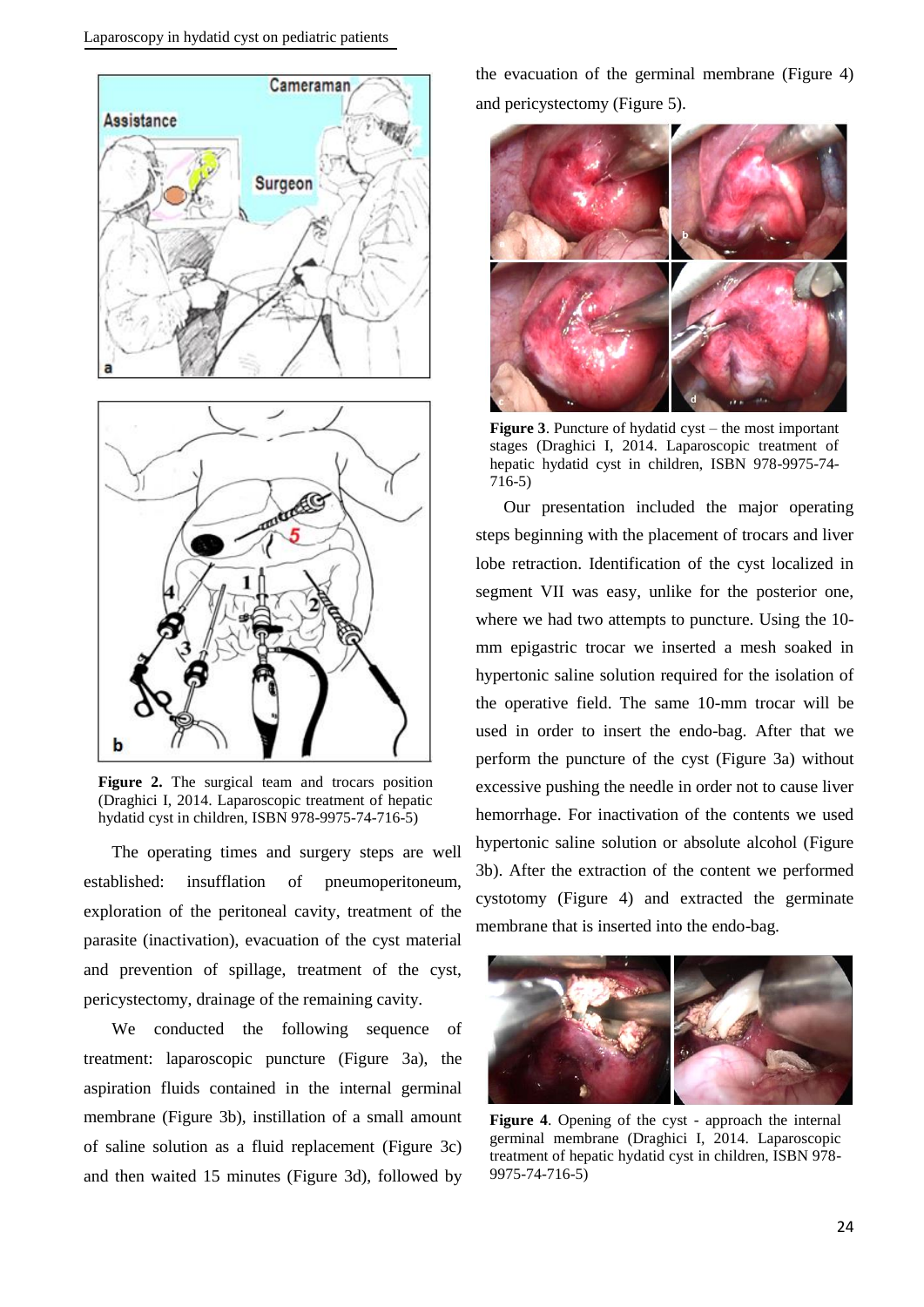

**Figure 5**. Pericystectomy performed with LigaSure (Draghici I, 2014. Laparoscopic treatment of hepatic hydatid cyst in children, ISBN 978-9975-74-716-5)

With the Liga-Sure forceps we performed pericystectomy (Figure 5) then the inspection of the remaining cavity. There is a risk of electrical damage to the neighbouring viscera, such as the colon and duodenum, but they occur only when exposure is incomplete and visibility of the area is low. The parts were extracted using the endo-bag through a gate of 10 mm. As we mentioned, the lesion in segment VIII was deep and raised the approach issues. The cyst was punctured through a 10 mm trocar in the epigastrium and forceps controlled from the trocar in the right flank. Neighbouring suprahepatic veins and diaphragmatic vessels increase the risk of bleeding lesions at this level, both during cyst puncture and while performing cystectomy with forceps Liga-Sure.



Figure 6. Extracting the germinate membrane that is inserted into the endo-bag/ glove (Draghici I, 2014. Laparoscopic treatment of hepatic hydatid cyst in children, ISBN 978-9975-74-716-5)

For this reason, we can perform the dissection using a fine instrument such as monopolar hook. Inspection and drainage of residual cavity at this level are sometimes difficult, but not impossible. The operation was completed with overall control of the peritoneal cavity, lavage and drainage.

vesicles are extremely dangerous and high risk of spillage is possible.

#### **Discussion**

The surgical treatment raises the issue of tactics and technique. It is a laborious surgery through various manoeuvres by: organ punctures, exploratory surgery, resections, drainage, anastomosis, surgery for hydatid recurrences etc. requires a good experience in laparoscopic surgery (5).

Like any pathology that has an unforeseeable evolution the hepatic hydatid cyst has the risk of recurrence. Among conservative procedures should be listed: simple drainage, unroofing, introflexion, omentoplasty etc. The most common are radical procedures, such as: partial cystectomy, pericystectomy Lagrot and hepatic resections. A much discussed issue refers to utility of surgery for hydatid recurrence after radical interventions.

The aim of surgery is to determine whether the operation can be performed by laparoscopic method. Under what conditions? The laparoscopic treatment of the hydatid cyst has the same approach principles as the classic surgery. It needed a complete evacuation of the cyst without leakage, followed by sterilization and cavity obliteration. The difficulties concern technical problems, such as: intraparenchymal cysts, which do not reach the surface of the liver (difficult to localize and manage laparoscopically); multiple cysts; posterior localization with difficult laparoscopic access; the cysts in an advanced stage, such as those with calcified walls, may cause cavity-related problems after surgery.

In conclusion the principles of classical surgery must be respected, including field isolation and method of operation.

Important is the usage of the endo-bag (Figure 6) localization, cysts with thick and calcified walls, cysts in order to collect the extracted parts. The daughter characterized by heterogeneous complex mass (Gharbi Relative contraindications of the laparoscopic procedure are: the existence of more than three cysts, profound intraparenchymal localization, posterior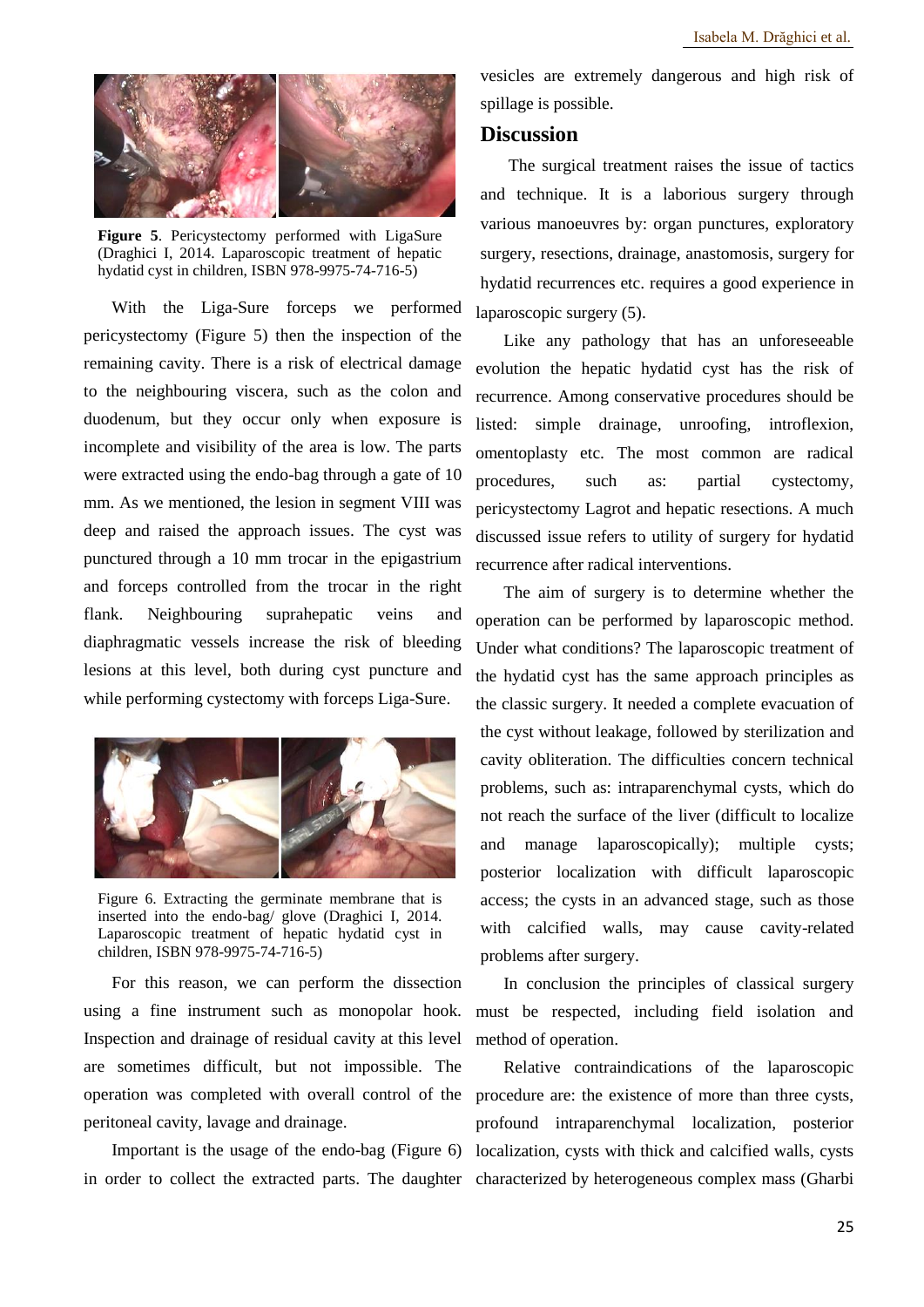type 4) (6), cyst less than 3 cm in diameter and serious transcystic biliary drainage can be a solution to a coagulation abnormalities.

The most important advantages of the laparoscopic treatment are: perfect isolation of the abdominal wall (no laparotomy), isolation of the operative field using sterile tissue (wet packs) sulked with a 10% saline hypertonic solution introduced through the 10 mm trocar, perfect view of the cyst– intraoperative diagnosis of the biliary fistula larger than 2-3 mm in diameter, hemostasis and efficient biliary stasis, hospitalization period is reduced compared to that following open surgery.

Contrary to general enthusiasm, there are still some disadvantages such as: the need to perform a manual control of the profound cysts (instrumental control of the profound intraparenchymal cysts more difficult than the manual control), need to perform a eventually intraoperative laparoscopic ultrasonography, difficult or impossible approach of the posterior and profound cysts, limitation regarding biliary-digestive and cystic-digestive anastomosis, which requires special training of minimally invasive surgery for applying manual and mechanical techniques of laparoscopic suture.

There is no standard position of the trocars, this depending of the lesion position and the dimensions of  $\blacksquare$ the patient. The most important laparoscopic gesture is the puncture and sterilization of the hepatic cyst contain. Bickel et al. concluded that simple needle aspiration fails to prevent spillage (7, 8).

Exploration and pericystic cavity lavage with • saline are mandatory at the end of surgery. Drainage of the residual cavity ends the surgery. A video endoscopic control of the remaining cavity is performed in order to look for biliary fistulas. Search for biliary fistula is an underestimated problem: biliary communications require their preoperative detection. Laparoscopic cholecystectomy using an external

biliary fistula.

In case of important biliary fistulas, a transcystic extern biliary drainage is recommended followed by an ERCP (endoscopic retrograde cholangiopancreatography) with EPS (endoscopic papillary sphinterectomy). It is believed that centrally located large cysts are more prone to this complication than the peripherally located smaller cysts. This complication may be solved with early endoscopic nasobiliary stenting or, as we prefer, with endoscopic sphincterotomy (7, 8). In contrast to the opinions against the routine use of a closed suction drainage catheter (9, 10), our experience in surgical treatment of hydatid disease of the liver urges us to routinely use short-term drainage in all cases.

We acknowledged as the most important postoperative complications (11):

External biliary fistula

- conservative therapy when the daily bile output is < 300 ml, replacing the patient's daily fluids and electrolyte losses;

- high–output fistulas > 300 ml more than 1-week duration and low output fistulas of more than 3 weeks duration were treated by endoscopic sphinterotomy.

• Anaphylactic shock due to spillage caused during puncture cyst manoeuvre;

Bleeding;

Post-operative infection with creating of perihepatic abscesses;

Recurrence (later complication).

The laparoscopic procedure for hydatid hepatic disease has an important limitation due to the positioning of the cyst, encountered during open surgery as well.

Biliary fistula remains a certain indication for a biliary drainage (E.R.C.P and EPS for a small fistula orifice or digestive-pericystic derivation for a high